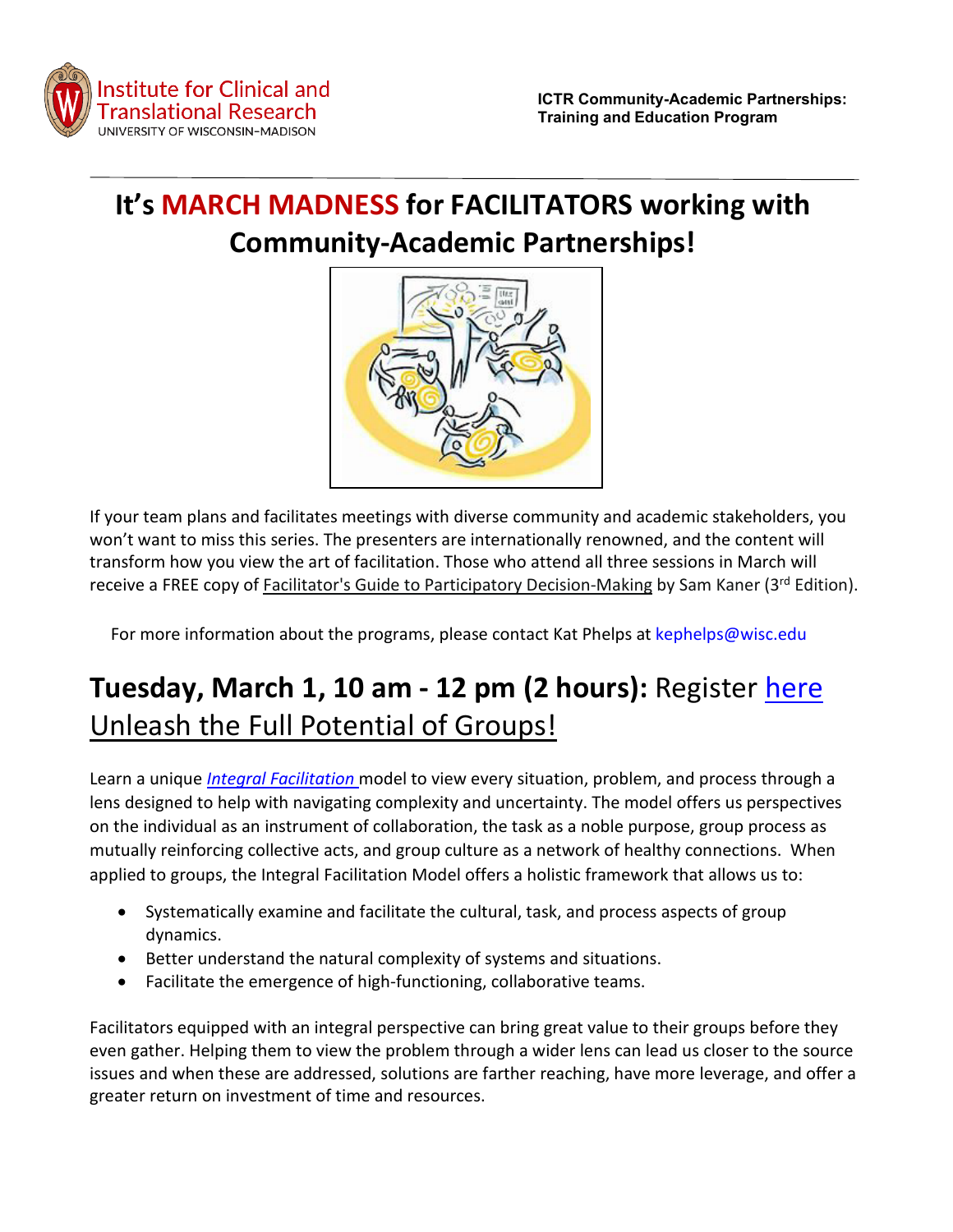#### *Facilitators*

Steve Davis M.S., M.A. offers a unique and diverse skill set encompassing management, business life and coaching, group facilitation, training design and delivery, writing, and engineering. Steve works with leaders to overcome their fear of being themselves, resolve barriers to their creativity and full self-expression, and employ self-leadership tools and perspectives to model enlightened leadership whatever their position in their organizations and communities.

Darin Harris provides organizational consulting and facilitation to inspire unparalleled performance in local, state, federal, and international public sectors, and non-profit and for-profit organizations. He draws from a suite of professional skills including group facilitation and problem-solving, strategic planning, process improvement, project management, and policy analysis and evaluation.

[Living Giving Enterprises,](https://www.journeyofcollaboration.com/) LLC (LGE) was founded by Steve Davis and Darin Harris to provide leadership development and consulting services to leaders who want to thrive in these dynamic and complex times. These partners began working together in 2006 when they designed and began leading the ever-popular 5-day leadership experience called the [Journey of Facilitation and Collaboration](https://www.journeyofcollaboration.com/training-events/facilitation-training/) (JOFC) now experienced by nearly 800 students from across the US, Canada, Europe, Asia, and Australia.

# **Thursday, March 10<sup>th</sup>, 12 – 4 pm (4 hours): Register [here](https://uwmadison.zoom.us/meeting/register/tJ0kdO6srjktH9XskQsldHvLuag3IgshNC0G)** The Joy of Meetings: Agendas that Cook!

*Is your diet full of too many meetings that are flat as a pancake? As a facilitator, do you want to plan meetings that are engaging, inclusive and productive?*

Despite good intentions, many of us have attended meetings that lacked focus and meaningful follow-through. Effective meetings begin with a tried and true recipe. Outcome-based agendas with multi-modal processes use people's time well, focus energy, and support group members working in more productive and creative ways before, during, and after meetings. Transform your meetings from food fight to culinary delight!

In this workshop you will learn how to:

- Develop and apply group agreements to create safe, inclusive meetings
- Design outcome-based agendas that foster effective task accomplishment and that honor multiple learning styles.
- Utilize meeting evaluations that help maintain effective group process.

### *Facilitator*

Kathy Germann brings nearly four decades of experience teaching, consulting, facilitating and coaching with 350+ client groups across the country. She's taught over 15,000 learners in the fields of education, healthcare, human services, non-profits, and the public and private sectors. She began her career in higher education and transformed her interests in diversity/inclusivity, communication skills, conflict transformation, facilitation, and team development into a business in 1993. This is her  $30<sup>th</sup>$  year teaching through UW Continuing Studies, and 21st for th[e Facilitating by Heart](https://continuingstudies.wisc.edu/classes/facilitating-by-heart/) series. Kathy employs a highly interactive teaching approach that supports immediate application of the learning.